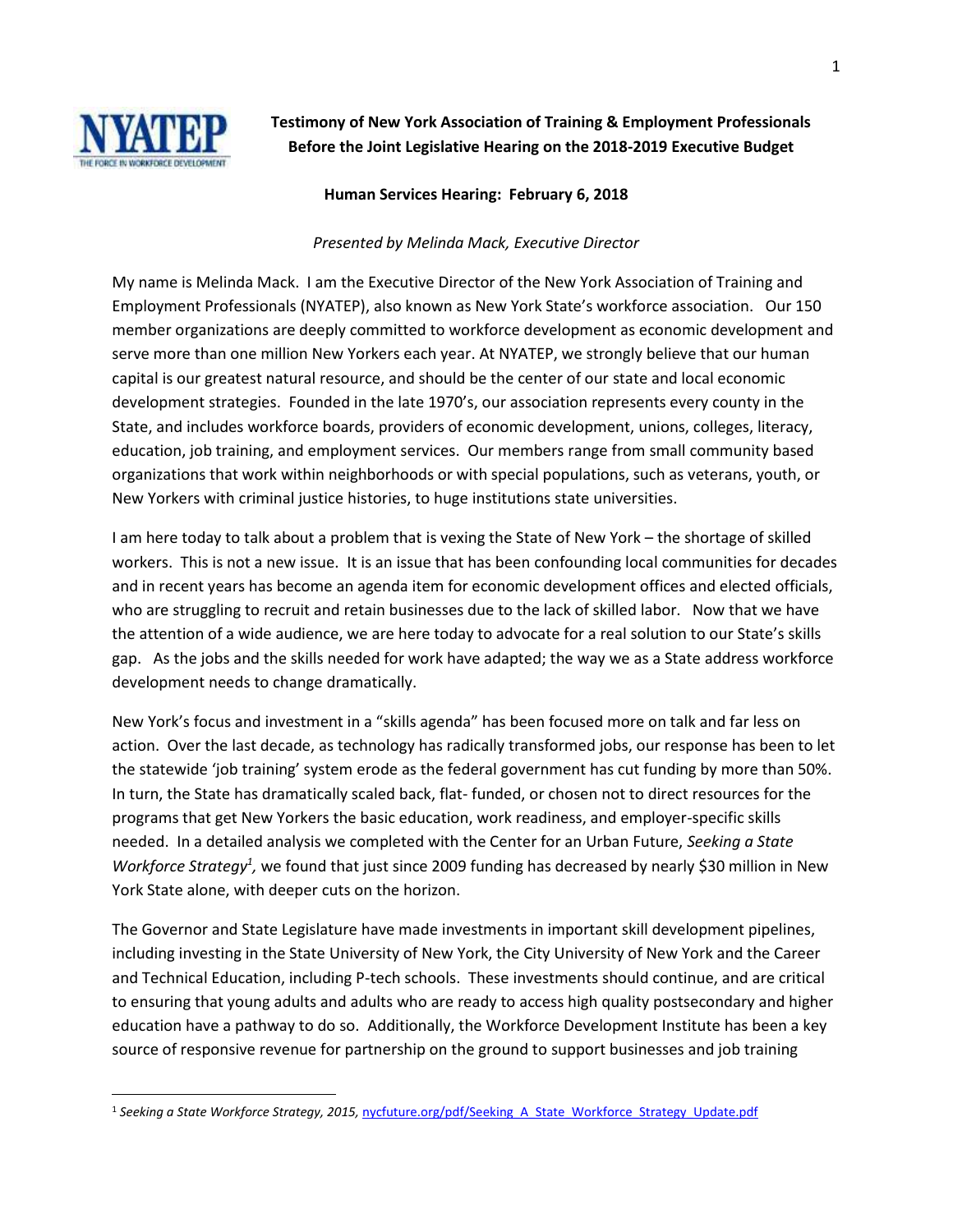programs. However, the Governor has widely ignored the more than 4 million New Yorkers (41%) with a high school diploma or less, who may dream of a college degree or a good paying job, but lack the literacy, numeracy, work-based experience or skills to achieve these goals.

Despite limited resources, the federally funded statewide workforce system – the network of one-stop career centers, Workforce Boards, community-based organizations, literacy programs, and non-credit workforce programs at colleges -- serves hundreds of thousands of New Yorkers each year, and leverages millions of dollars in local and philanthropic investments. To give you a sense of the local scale:

- New York City helped more than 140,000 New Yorkers and 8,000 business and leveraged more than \$70 million in private philanthropic support to serve hundreds of thousands more;
- Rochester served 15,000 New Yorkers and nearly 150 unique businesses; and
- The Finger Lakes area served more than 4,500 New Yorkers, and nearly 120 businesses.

I share this with you to underscore the infrastructure is already in place; including programs and relationships with businesses that are ready to scale – the system simply lacks funding and a statewide vision for the future.

This year the tide is turning. The Governor has put forward an ambitious agenda to redefine how New York approaches workforce development. This is exciting, and as I described, desperately needed. From Buffalo to Plattsburgh, to Garden City to Syracuse and the Bronx – when you speak with employers, they will tell you **one of their key issues is finding and retaining talent**. As detailed in our 2017 State of the Workforce Report: 14% of New Yorkers have LESS than a high school diploma and the young adult unemployment rate is more than double the state rate at 10.5%, with New York City youth unemployment at a rate of 14%. Additionally, nearly a quarter of New York's workers are ages 55 and older and nearing retirement, further exacerbating the skills gap and worker shortage.

The Governor has presented an incredible opportunity for our State to rethink, with key stakeholders, how it sustainably invests in job training as economic development; how it creates an easily navigable system for businesses and New Yorkers; and uses data to drive policy decisions. We feel strongly that the Legislature should seek information about the Governor's proposal to ensure it is responsive to local workforce needs; is flexible enough to adapt to the changing needs of the economy and most importantly includes sustainable funding sources.

The Governor's proposal is fourfold (itemized below), and we have strong opinions about how these initiatives and resources should be implemented:

**Proposal: Establish New, \$175 million Consolidated Funding Application Through the REDCs**: The State will create a new Consolidated Funding Application (CFA) for workforce investments that "would support strategic regional efforts that meet businesses' short-term workforce needs, improve regional talent pipelines, expand apprenticeships, and address the long-term needs of expanding industries with a particular focus on emerging fields with growing demand for jobs like clean energy, health technology, and computer science". The funding for the workforce CFA will consist both of \$150 million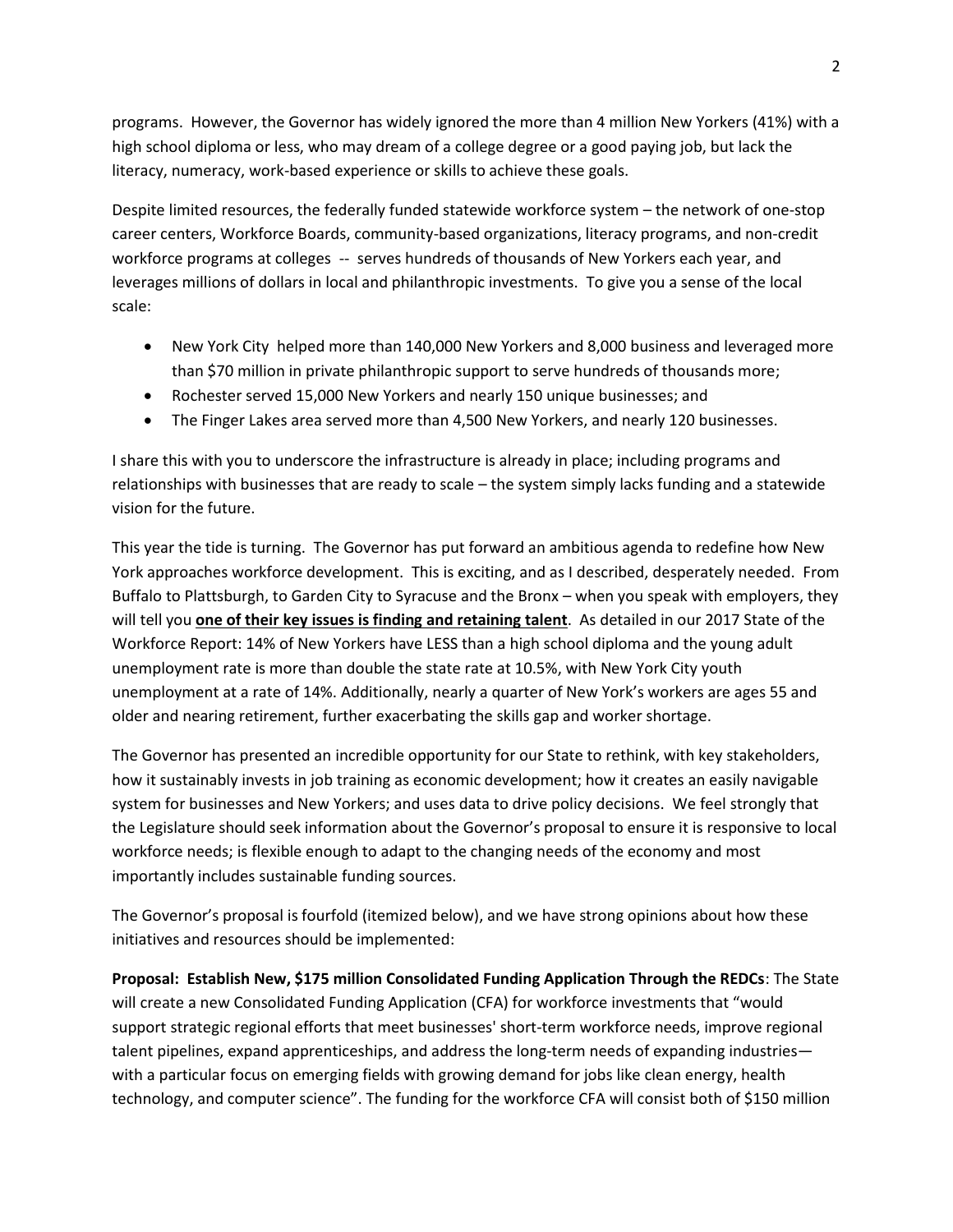in new, flexible resources and \$25 million in existing streams of workforce funding; and a subset of resources will be dedicated to support those with barriers to employment and young adults.

**NYATEP's Reaction:** NYATEP has advocated for the past several years for resources for job training and workforce solutions to be included in the Regional Economic Development Council process. Historically, workforce development investments hover around 1% of the total REDC awards. We believe that embedding a workforce component will more closely align regional workforce and economic development, and require partnerships to better serve businesses and New Yorkers. We feel strongly that the implementation should include Legislative oversight, and more importantly live outside of the current REDC process. Workforce and job training issues will not be responsive if it is required to go through an annual award cycle. The resources should be provided on a rolling basis, based on regional need.

**Proposal: Create New Office of Workforce Development**: The State has heard our call for a betterintegrated workforce system. This proposal seeks to "maximize our capacity to meet the state's workforce needs" by establishing the Office of Workforce Development which will serve as the focal point of accountability and coordination for all workforce training programs for the state, including the new CFA program. The State will hire a new Director of Workforce Development. The Office will establish standards for program performance and ensure alignment with the economic development goals of the state and the individual regions. As we understand it, the Director will serve on the State Workforce Investment Board, the Strategic Implementation Assessment Team (which reviews proposals submitted by the 10 Regional Economic Development Councils), and the Regional Community College Councils.

**NYATEP's Reaction:** It is essential that the State put in place a person to coordinate, organize and more importantly make forward movement on a statewide skills agenda. We currently lack the leadership and vision to put the pieces together to ensure ALL New Yorkers have access to education, training and employment in New York. Under the federal Workforce Innovation and Opportunity Act, the State is required to move towards an integrated system – and our state has fallen short. Our primary concern is that this office has enough authority to engage and make changes to the way job training and workforce programs are implemented and coordinated in the State. And, that this does not create an unnecessary layer of government that will further confuse or slow down the system's responsiveness.

**Proposal: Launch One-Stop Shop for Workers and Businesses:** The State will create a new One-Stop Shop for all New York's Workforce that offers key information to workers and businesses through a straightforward and useful online portal. The One-Stop Shop will provide workers seeking jobs in New York State with a single, centralized resource to help them navigate the support programs that the State has to offer. It will also offer businesses a central point of access to the wide range of services the State provides to assist them in hiring employees.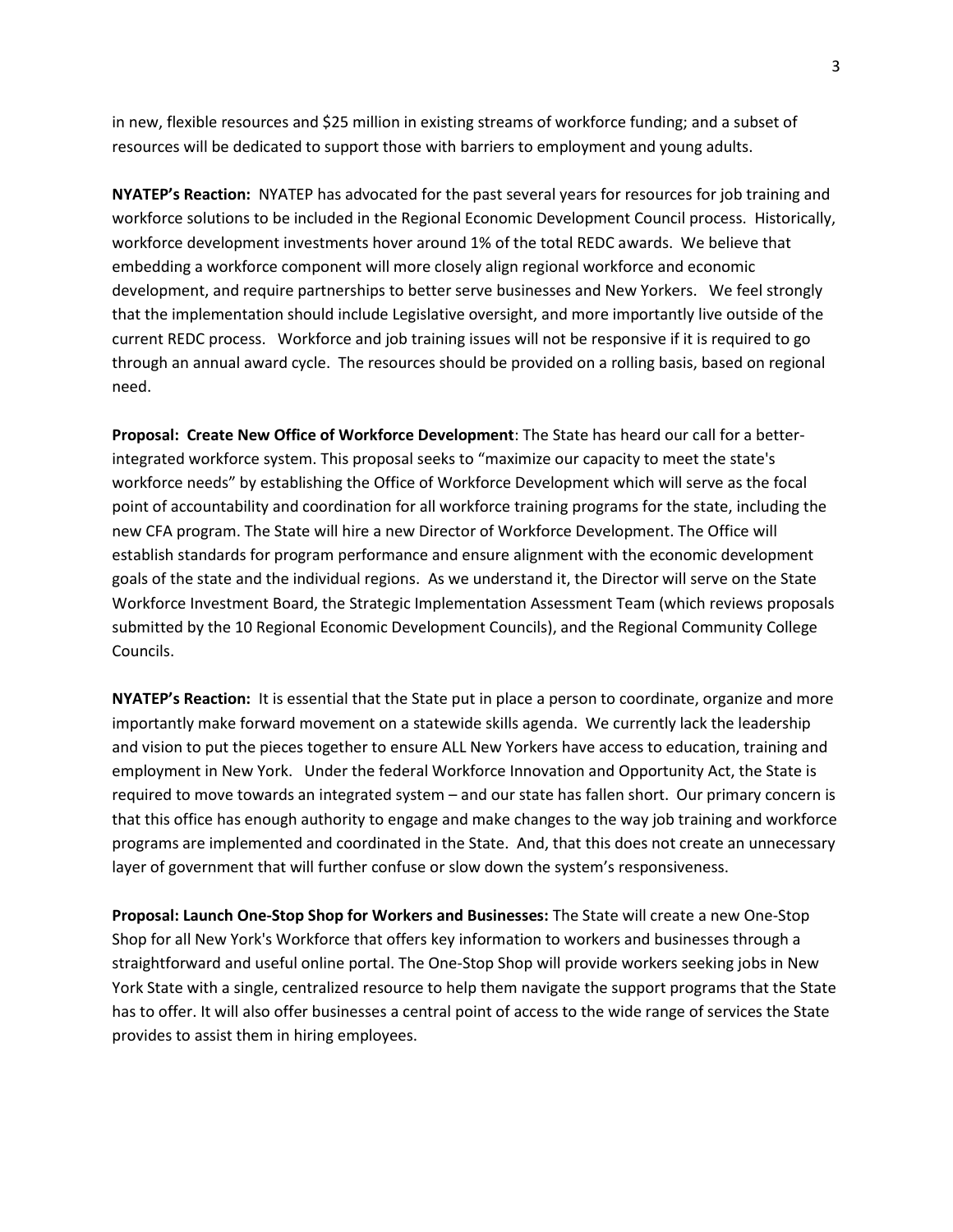**NYATEP's Reaction:** We are in full support any effort to make the workforce system more accessible to job- and career-seekers and businesses. Additionally, we encourage the State and the Legislature to directly engage the end-user of these services to ensure they are adequately addressing their needs.

**Proposal: Utilize State-of-the-Art Data Analytics to Plan and Map New York's Innovation Economy** This proposal highlights the challenge the system faces in uniformly mapping workforce needs of New York's economy effectively. The proposal seeks to expand Monroe Community College's innovative data mining methodology to identify local workforce needs to all regions in the State. The goal is to use data "to better target its workforce investments and better attract top talent and top companies to the communities that need them most".

**NYATEP's Reaction:** We are in full support of standardizing and make more available economic and labor market data to better align economic and workforce needs. If we are going to tackle the skills gap together, we need to start with the same information that outlines the current and future gaps. We believe NYATEP member, Monroe Community College has a great model; as do our colleagues at the NYC Labor Market Information Service, as well as SUNY and CUNY central. We think equal access to the key users of labor market intelligence will be vital to ensuring high quality, non-duplicative implementation regionally.

Finally, to continue to push this issue, we are launching the *Invest in Skills New York* campaign. The campaign is a statewide advocacy partnership between the employers and the economic & workforce development community aimed at making a skilled workforce an economic priority for the Governor and the New York State Legislature. These principles include:

- **Funding and Scale**: New York needs a stable, State-funding to scale evidence-based workforce development programs & practices;
- **Intentional System Design:** New York needs to deliberately align economic and workforce development strategies; and connect the systems delivering education, job training and employment so that job- and career-seekers, and employers engage in a seamless system of services;
- **Modernize Infrastructure**: New York needs to invest in workforce strategies based on data. The workforce system should rely on real time labor market data and utilize an integrated data system to measure performance and reduce duplication.

We believe that this Coalition, in collaboration with the State, can make significant progress in advancing our three key policy principles to build an education and workforce system that is responsive to current needs and is adaptable to the changing nature of work. We hope we can secure the Legislature's support for this effort.

The NYATEP membership and the *Invest in Skills NY* coalition strongly believes that our human capital is our greatest natural resource, and should be the center of the State's economic development strategies. The best workforce development programs are intentional partnerships between the business community, education and training providers, and community based organizations. They are